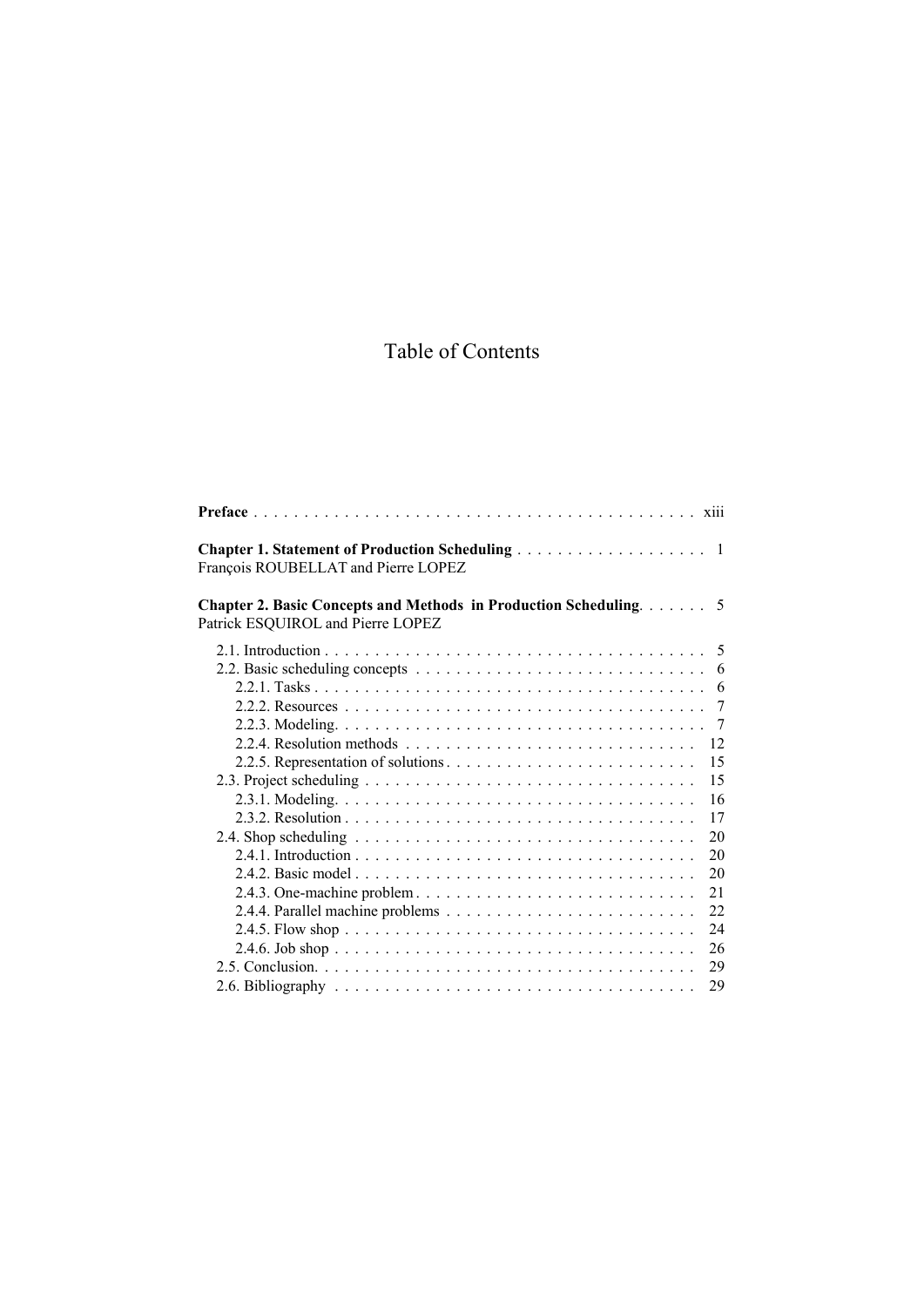vi Production Scheduling

| Marino WIDMER, Alain HERTZ and Daniel COSTA                               | 33 |
|---------------------------------------------------------------------------|----|
|                                                                           | 33 |
| 3.2. What is a combinatorial optimization problem?.                       | 34 |
| 3.3. Solution methods for combinatorial optimization problems.            | 34 |
|                                                                           | 36 |
|                                                                           | 36 |
|                                                                           | 37 |
|                                                                           | 48 |
|                                                                           | 54 |
| 3.5. An application example: job shop scheduling with tooling constraints | 55 |
|                                                                           | 57 |
|                                                                           | 59 |
|                                                                           | 60 |
|                                                                           | 61 |
|                                                                           | 62 |
|                                                                           | 63 |
| Marie-Claude PORTMANN and Antony VIGNIER                                  | 69 |
|                                                                           | 69 |
|                                                                           | 69 |
| 4.1.2. General principles of genetic algorithms                           | 69 |
|                                                                           | 72 |
|                                                                           | 73 |
|                                                                           | 73 |
|                                                                           | 73 |
|                                                                           | 79 |
| 4.2.3. Example 3: sum of weighted tardiness and setup times               | 83 |
|                                                                           | 85 |
|                                                                           | 89 |
| 4.4.1. Specific case: one-stage total duration problem                    | 89 |
| 4.4.2. General case: k stages total duration problem                      | 93 |
|                                                                           | 99 |
| 4.5.1. Hybridization with other metaheuristics                            | 99 |
| 4.5.2. Hybridization with combinatorial optimization methods 100          |    |
|                                                                           |    |
|                                                                           |    |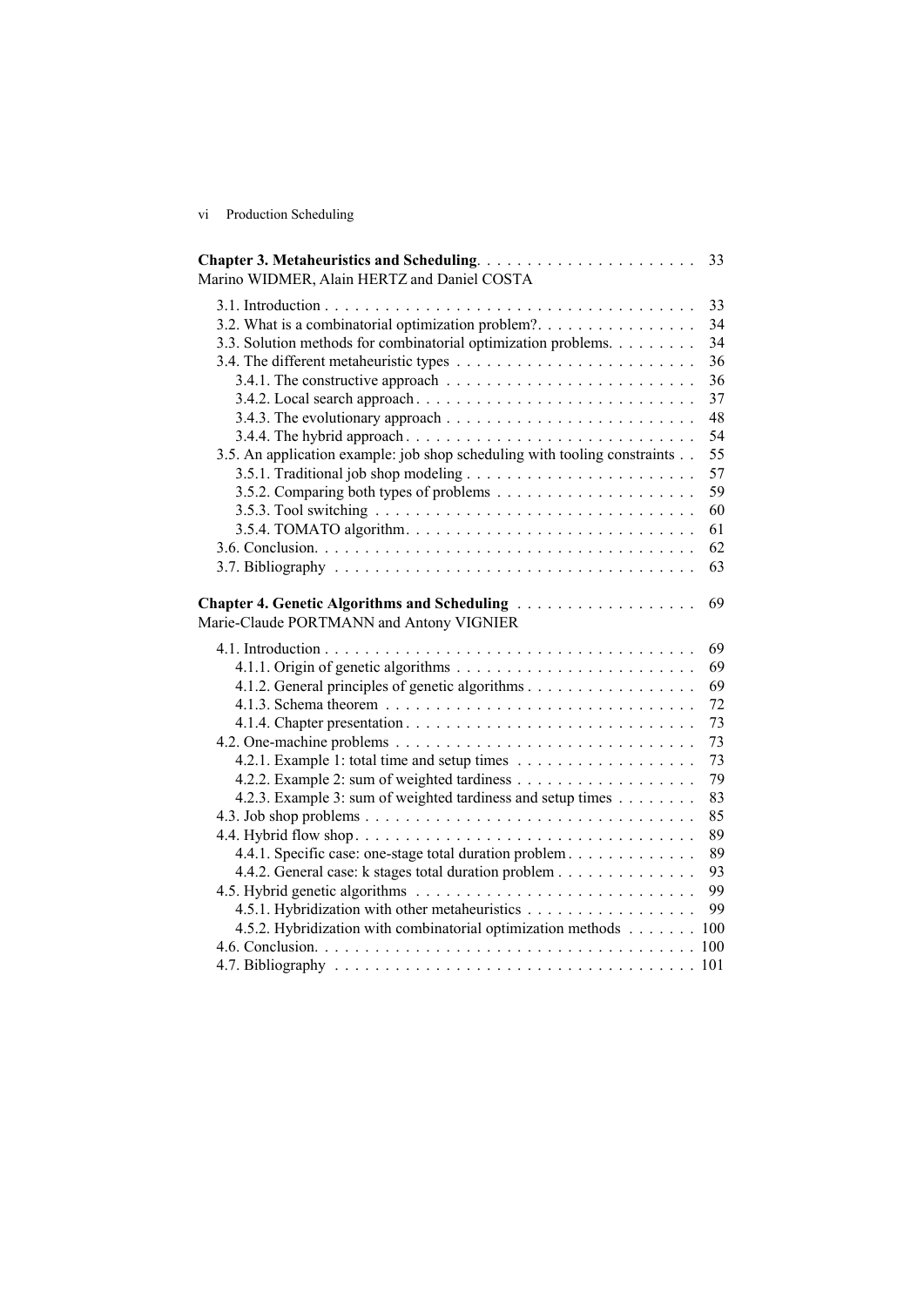| Chapter 5. Constraint Propagation and Scheduling. 103<br>Patrick ESQUIROL, Pierre LOPEZ and Marie-José HUGUET                                                                                                                                                                                                                                                                                                                         |  |
|---------------------------------------------------------------------------------------------------------------------------------------------------------------------------------------------------------------------------------------------------------------------------------------------------------------------------------------------------------------------------------------------------------------------------------------|--|
|                                                                                                                                                                                                                                                                                                                                                                                                                                       |  |
| 5.3.2. Deductions based on critical sets and MDSs. 117<br>5.3.3. Deductions based on the energetic balance 122<br>5.4. Integration of propagation techniques in search methods 127<br>5.4.1. General improvement techniques of chronological backtracking 128<br>5.4.2. Heuristics for variable and value ordering 129<br>5.4.3. Strategies for applying propagation rules. 130<br>5.5.2. Consideration of allocation constraints 132 |  |
|                                                                                                                                                                                                                                                                                                                                                                                                                                       |  |
| Gérard BEL and Jean-Bernard CAVAILLÉ<br>6.2.2. Manual development procedures of projected scheduling 141<br>6.4. Using the simulation approach for the resolution of a scheduling                                                                                                                                                                                                                                                     |  |
|                                                                                                                                                                                                                                                                                                                                                                                                                                       |  |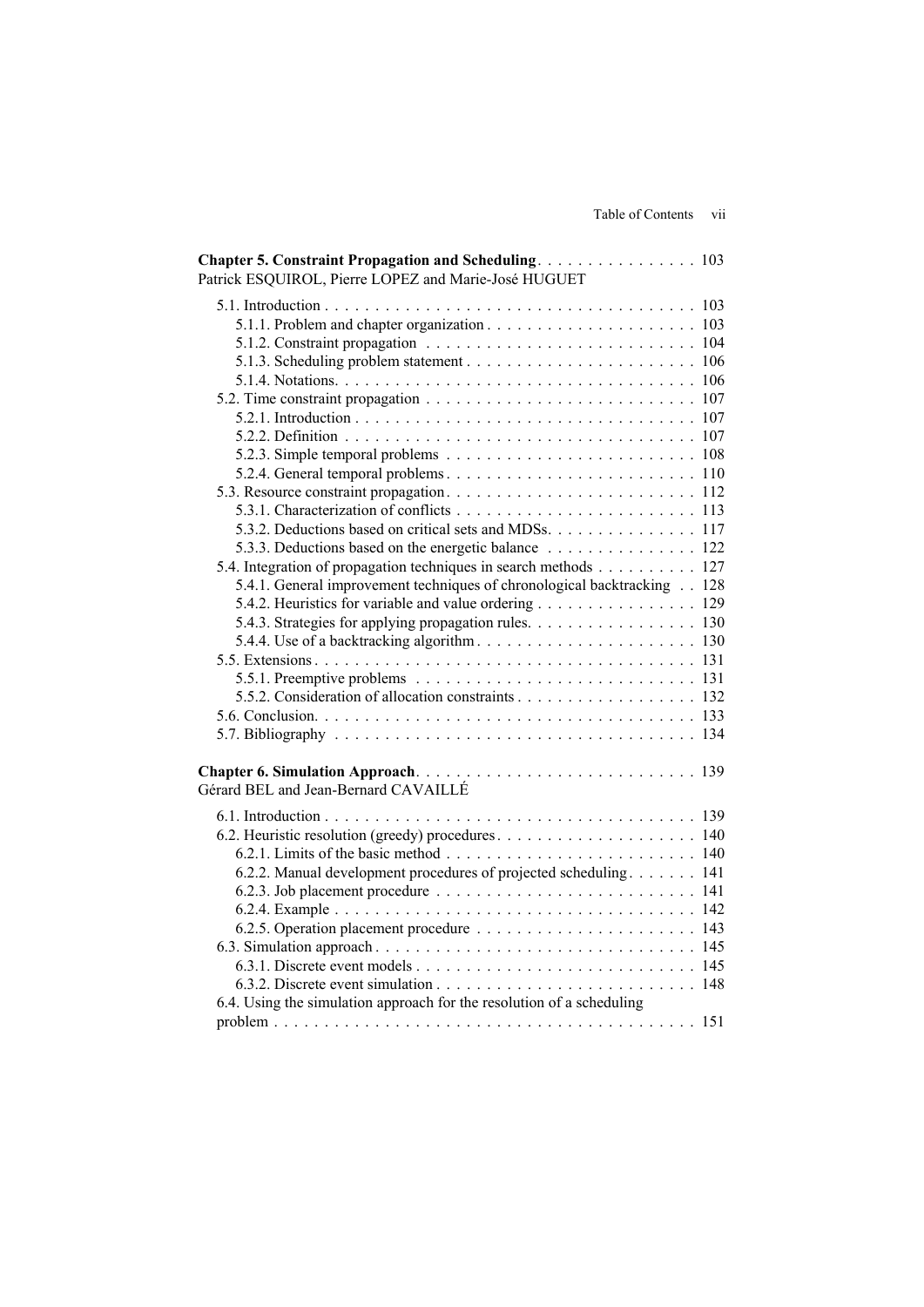## viii Production Scheduling

| Chapter 7. Cyclic Production Scheduling  167                         |
|----------------------------------------------------------------------|
| Jean-Claude GENTINA, Ouajdi KORBAA and Hervé CAMUS                   |
|                                                                      |
|                                                                      |
|                                                                      |
|                                                                      |
|                                                                      |
|                                                                      |
|                                                                      |
|                                                                      |
|                                                                      |
| 7.4.4. Operation placement policies in cyclic scheduling 180         |
|                                                                      |
|                                                                      |
|                                                                      |
|                                                                      |
|                                                                      |
|                                                                      |
| Christelle BLOCH, Marie-Ange MANIER, Pierre BAPTISTE, and Christophe |
| <b>VARNIER</b>                                                       |
|                                                                      |
|                                                                      |
| 8.2. Physical system and production constraints 194                  |
|                                                                      |
|                                                                      |
|                                                                      |
|                                                                      |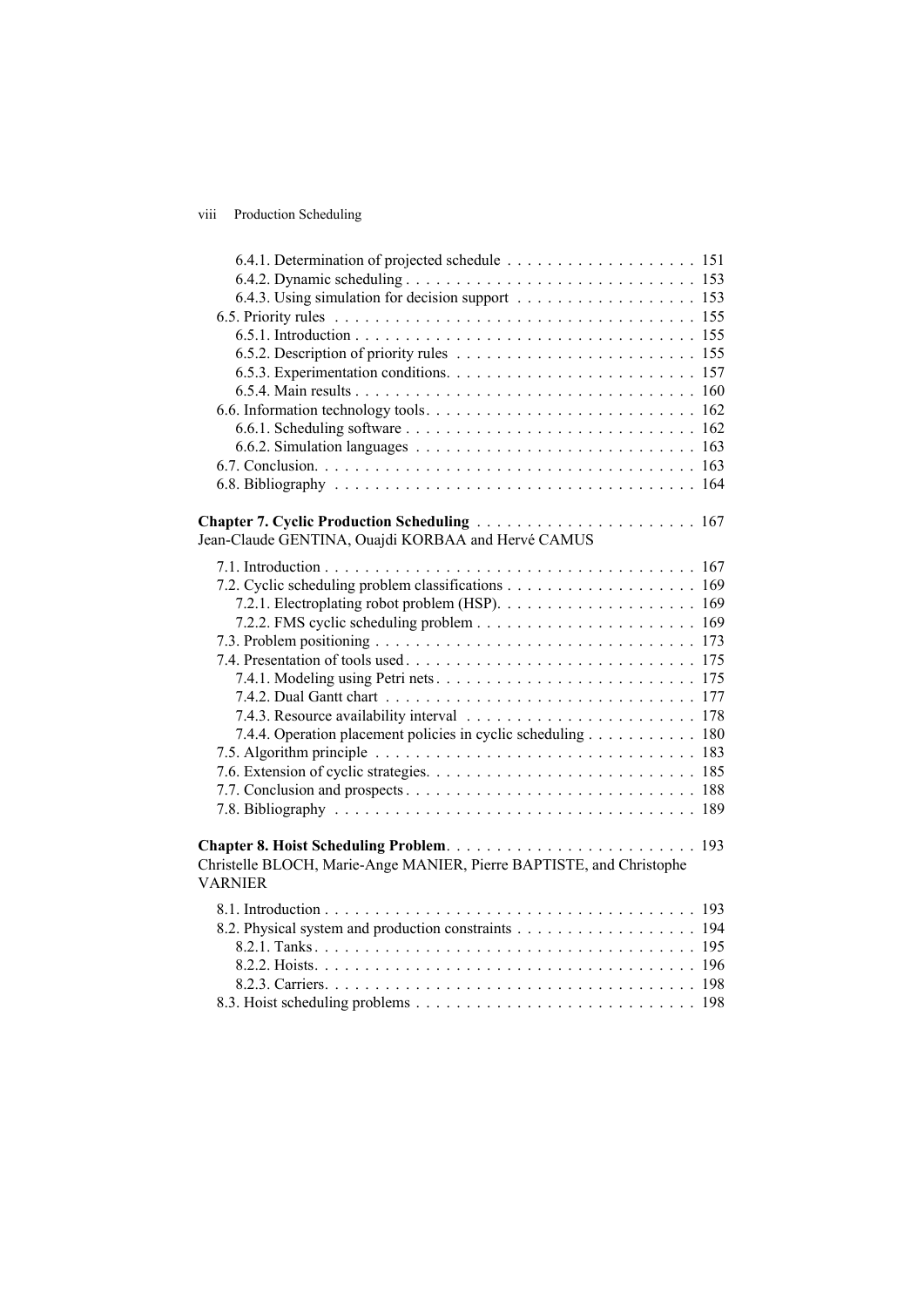| Chapter 9. Shop Scheduling with Multiple Resources 233                                           |  |
|--------------------------------------------------------------------------------------------------|--|
| Jean-Charles BILLAUT, Jacques CARLIER, Emmanuel NÉRON and Antoine                                |  |
| <b>OLIVER</b>                                                                                    |  |
|                                                                                                  |  |
|                                                                                                  |  |
|                                                                                                  |  |
|                                                                                                  |  |
|                                                                                                  |  |
|                                                                                                  |  |
|                                                                                                  |  |
|                                                                                                  |  |
|                                                                                                  |  |
| 9.2.6. Extensions of the traditional hybrid flow shop problem 247                                |  |
|                                                                                                  |  |
| 9.3.1. A simple model including shop problems 249                                                |  |
|                                                                                                  |  |
| 9.3.3. Results and fields of application of methods. 258                                         |  |
|                                                                                                  |  |
|                                                                                                  |  |
|                                                                                                  |  |
|                                                                                                  |  |
| <b>Christian PRINS</b>                                                                           |  |
| 10.2. The open shop problem $\ldots \ldots \ldots \ldots \ldots \ldots \ldots \ldots \ldots 272$ |  |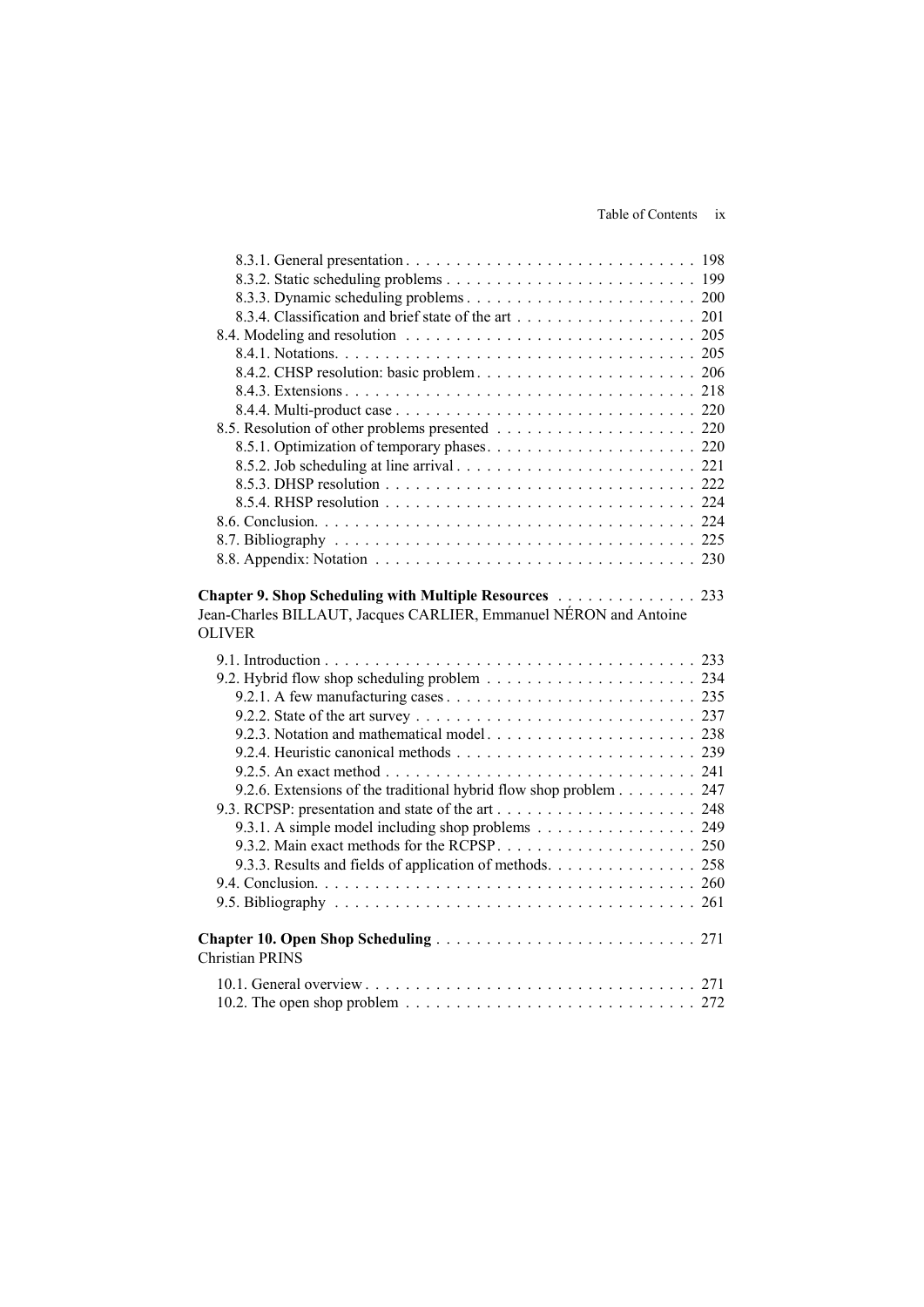## x Production Scheduling

| 10.2.1. Open shop in relation to other shop problems 272              |  |
|-----------------------------------------------------------------------|--|
|                                                                       |  |
|                                                                       |  |
|                                                                       |  |
|                                                                       |  |
|                                                                       |  |
|                                                                       |  |
|                                                                       |  |
|                                                                       |  |
| 10.4. The preemptive case (operations executable multiple times) 277  |  |
|                                                                       |  |
|                                                                       |  |
| 10.5. Simple heuristics (excluding metaheuristics). 280               |  |
|                                                                       |  |
|                                                                       |  |
|                                                                       |  |
|                                                                       |  |
| 10.6. The disjunctive model and shop problems 285                     |  |
|                                                                       |  |
|                                                                       |  |
|                                                                       |  |
|                                                                       |  |
|                                                                       |  |
| 10.7.1. Known traditional neighborhoods for job shop 288              |  |
| 10.7.2. Tabu search and simulated annealing methods for open shop 288 |  |
| 10.7.3. Population-based algorithms and neural networks 288           |  |
|                                                                       |  |
| 10.8.1. Brucker et al. branch-and-bound method 289                    |  |
|                                                                       |  |
|                                                                       |  |
|                                                                       |  |
|                                                                       |  |
| 10.9.3. Difficult Brucker and Guéret and Prins tests 293              |  |
| 10.10. Open shop problems in satellite telecommunications 294         |  |
|                                                                       |  |
|                                                                       |  |
|                                                                       |  |
| 10.10.4. Generalization of the basic open shop 296                    |  |
|                                                                       |  |
|                                                                       |  |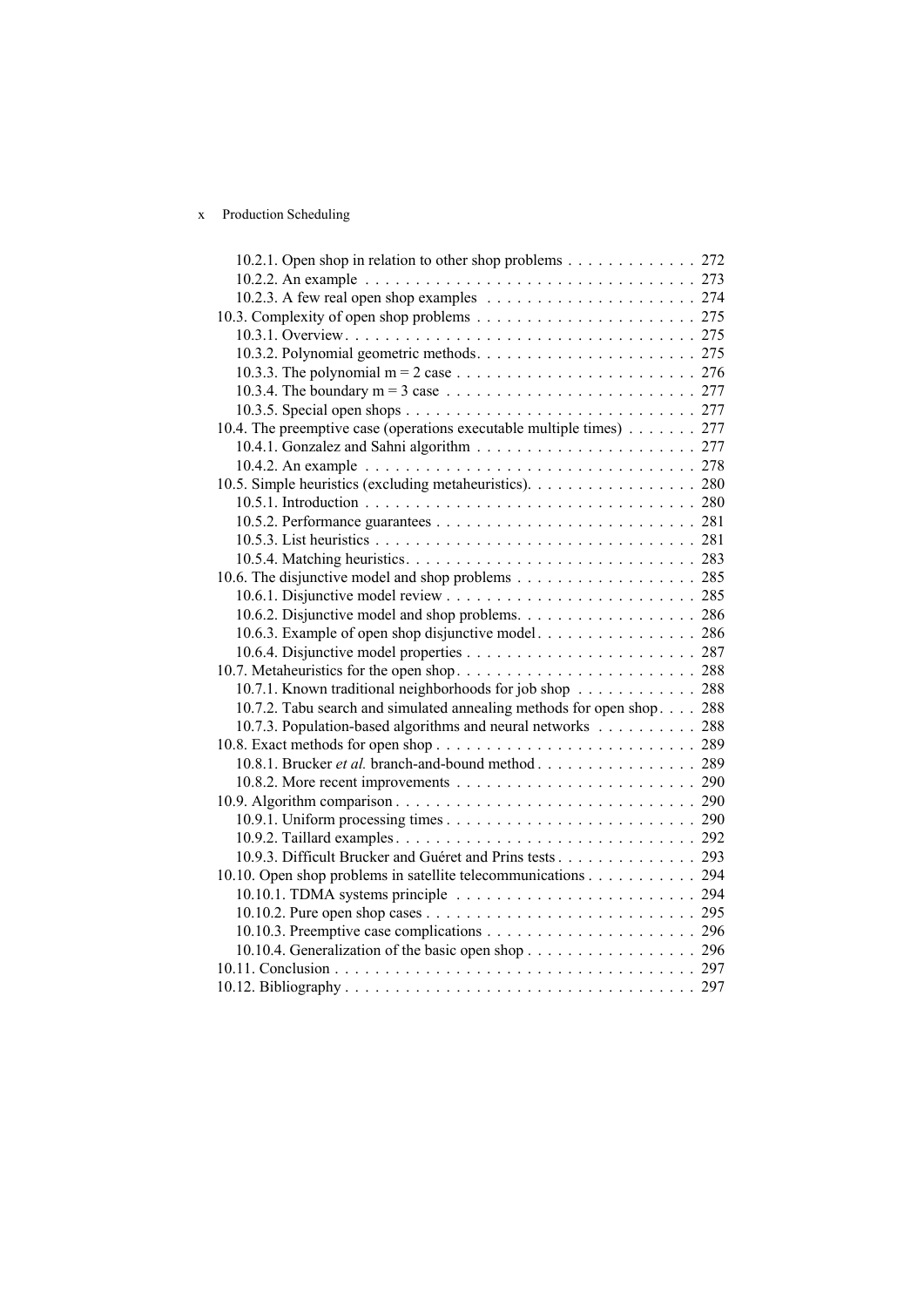| <b>Chapter 11. Scheduling Under Flexible Constraints and Uncertain Data:</b> |  |
|------------------------------------------------------------------------------|--|
|                                                                              |  |
| Didier DUBOIS, Hélène FARGIER and Philippe FORTEMPS                          |  |
|                                                                              |  |
| 11.2. Basic notions on the fuzzy approach to uncertainty and constraints 303 |  |
|                                                                              |  |
|                                                                              |  |
|                                                                              |  |
|                                                                              |  |
|                                                                              |  |
| 11.3.1. The fuzzy PERT problem: flexible constraints 309                     |  |
| 11.3.2. Limited resources: flexible constraints and fuzzy rules. 314         |  |
| 11.4. Scheduling with ill-known execution times 317                          |  |
| 11.4.1. Critical paths under ill-known execution times: difficulties 318     |  |
| 11.4.2. Critical paths with interval execution times 320                     |  |
| 11.4.3. Critical paths with fuzzy execution times. 322                       |  |
| 11.4.4. Limited resources: approach by fuzzy interval comparison 323         |  |
| 11.5. Flexible constraint scheduling and ill-known task execution times. 325 |  |
| 11.6. Conclusion: the potential contribution of possibility theory           |  |
|                                                                              |  |
|                                                                              |  |
|                                                                              |  |
|                                                                              |  |
| Christian ARTIGUES and François ROUBELLAT                                    |  |
|                                                                              |  |
|                                                                              |  |
| 12.2.1. The context of on demand production workshops 333                    |  |
| 12.2.2. The different approaches to real-time workshop scheduling. 334       |  |
|                                                                              |  |
| 12.3. Modeling and dynamic of scheduling problem considered 338              |  |
|                                                                              |  |
|                                                                              |  |
|                                                                              |  |
|                                                                              |  |
|                                                                              |  |
|                                                                              |  |
|                                                                              |  |
|                                                                              |  |
|                                                                              |  |
|                                                                              |  |
| 12.6.1. Gradual construction of a feasible initial sequence of groups 355    |  |
| 12.6.2. Search for eligibility by iterative improvement of the sequence 356  |  |